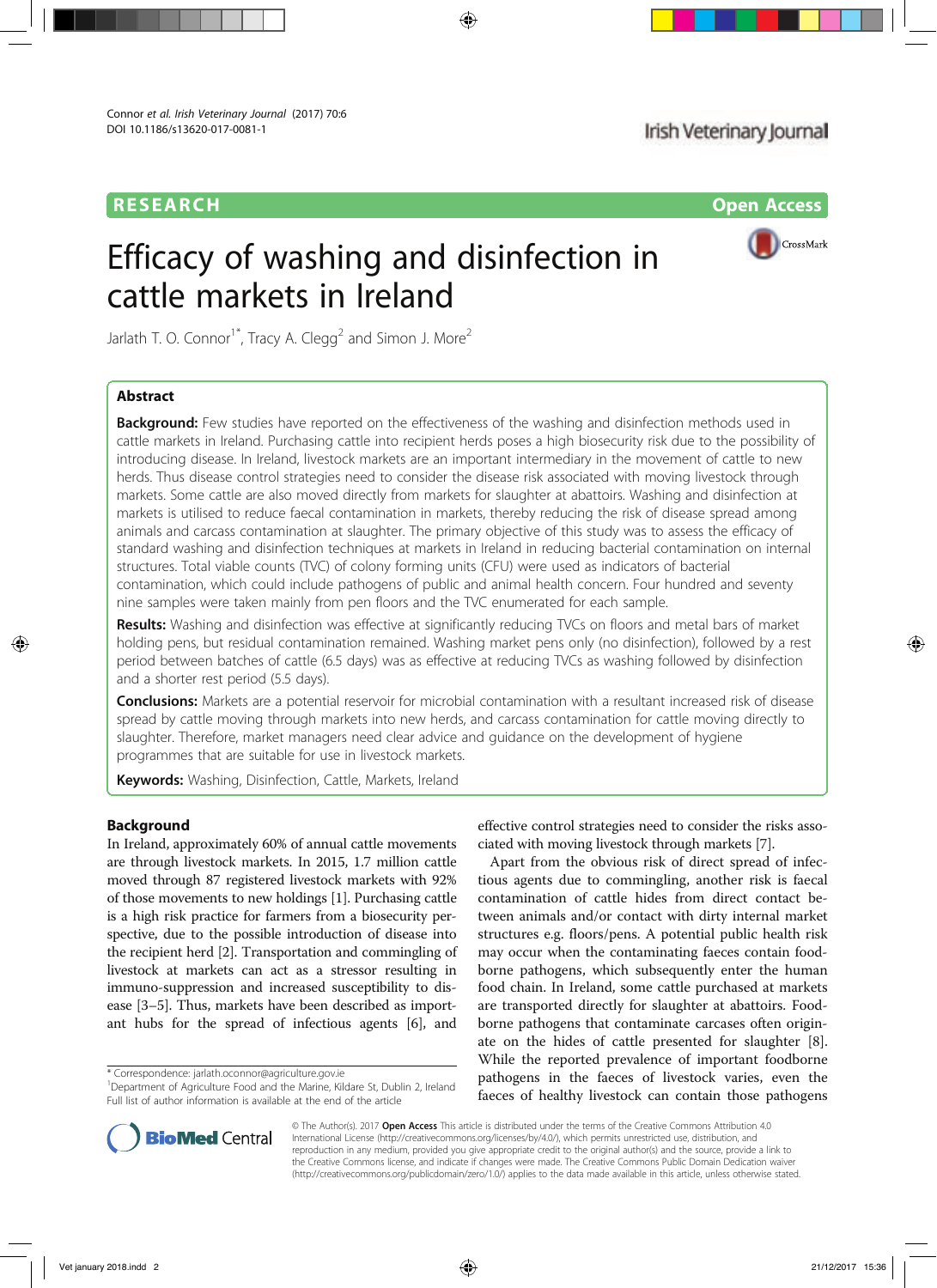[9, 10]. Stress associated with transport of livestock to markets may induce the excretion of pathogens such as Salmonellae by livestock [11] with subsequent contamination of internal market structures [3]. Studies on livestock farms and in slaughterhouses lairages have indicated that enteric bacteria may continue to contaminate the environment even after washing and disinfection [12].

In slaughterhouse lairages, where livestock transportation and commingling is similar to that in markets, Escherichia coli O157:H7 has been isolated, most frequently on the floors of holding pens [13]. In vitro, foodborne pathogens (E. coli 0157, Salmonella kedougou, and Campylobacter jejuni) have survived for greater than 1 week [14]. If the survival rates for pathogens are commensurate under actual market conditions, then pathogens could be carried over from one batch of animals to another and from one market day to the next. From a foodchain safety perspective, risk mitigation must occur at multiple points to optimise the reduction of risk, with markets an important constituent of the foodchain [15, 16]. The aim of washing and disinfection is to remove organic matter, using physical and water-based washing methods, and to kill remaining micro-organisms using chemical disinfection and natural desiccation [17]. Effective washing and disinfection at markets reduces faecal contamination on internal structures. However, standard washing and disinfection techniques are often complicated by the presence of large quantities of faecal matter, and corroded metal and damaged concrete surfaces.

The primary objective of this study was to assess the efficacy of standard washing and disinfection techniques at markets in reducing bacterial loads on internal market surfaces. A secondary objective included the assessment of the efficacy of three commonly available disinfecting agents, on reducing bacterial load on internal market surfaces.

#### **Methods**

### Markets

The three markets (A, B, C) participating in this study were selected by veterinary officers from the Department of Agriculture, Food and the Marine (DAFM). In all three markets (A, B, C), the holding pen floors and sidebars were constructed of mass concrete and tubular metal, respectively. Washing in all three markets was conducted using high pressure cold water hoses to remove visible

dirt. Disinfectant was dispersed directly onto the holding pen floors and sidebars under low pressure using knapsack sprayers.

This paper reports on the outcomes of 2 related studies. Study 1 investigated the efficacy of two markets' (A and B) washing and disinfection protocols on the bacterial load on holding pen floors and sidebars (Table 1). Study 2 investigated differences in efficacy of three different disinfectants, compared to a control (one pen with no disinfectant), when applied by DAFM officers to nine already washed holding pen floors (one disinfectant per three pens) in Market C (Table 2).

# Sample collection

The markets were visited on market day and ten 'study pens' holding cattle were selected at random. Samples from pen floors (Studies 1, 2) and pen bars (Study 1 only) were collected for three different 'treatments':

- Treatment 1 (dirty): sampling was conducted immediately after the pens were emptied of cattle;
- Treatment 2 (washed): washing occurred within 3–4 h of the pens being emptied of cattle. Sampling was conducted one hour after washing;
- Treatment 3 (disinfected): Disinfection was conducted the day after the pens (18–24 h) had been emptied of cattle. Post-disinfection sampling occurred the following week, on market day 1–2 h before the pens were reused.

For each of the three treatments, separate samples were collected from 5 randomly selected sites on the pen floor of each study pen. At each selected floor site, vigorous swabbing was conducted over a 20  $\text{cm}^2$  surface using a sterile pre-moistened sponge swab (3 M Tecra, USA). For Study 1 only, one sample was collected from a single 20  $\text{cm}^2$  area from the bars of 5 of the study pens. In total 479 samples (449 pen floor samples, 30 pen bar samples for study 1 only) were taken from dirty, washed and disinfected study pens in the 3 markets (A, B, C). Samples were stored at 4 °C during transport to the laboratory, which occurred within 4 h of sample collection.

#### Microbiological analysis

Each swab was suspended in 20 ml of Ringer's solution (quarter strength). Serial ten-fold dilutions were made as per method of Miles and Misra [18], and 100 μl from

Table 1 Washing and disinfection protocols in Markets A & B

| Market | Washing Method            | Pen rested (days) | Disinfectant                                            | Classification of Disinfectant                        | Pen rested (days) |
|--------|---------------------------|-------------------|---------------------------------------------------------|-------------------------------------------------------|-------------------|
| A      | High pressure, cold water |                   | losan Farm Disinfectant<br>(Ecolab Ltd, Minnesota, USA) | lodophor<br>(Phosphoric Acid 15.95%, lodine 1.75%)    | 5.5               |
| B.     | High pressure, cold water |                   | Virucidal Extra<br>(Bio Agri Mix, Ontario, Canada)      | Oxidising Agent<br>(Potassium peroxymonosulphate 23%) | 5.5               |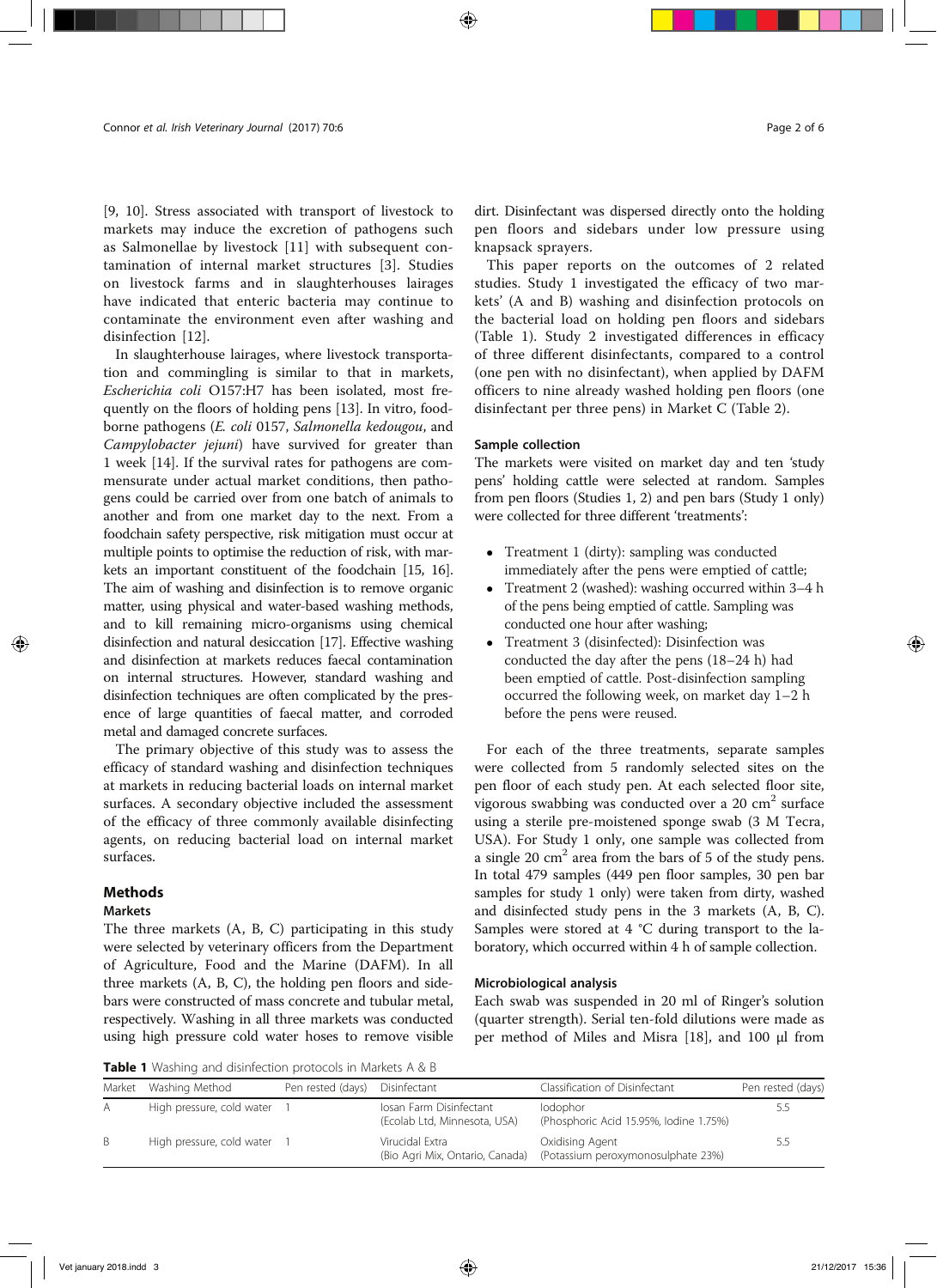Table 2 The disinfectants used in Study 2

| Market            | Washing Method                           | Pen rested (days) | Disinfectant                                                                | Classification of Disinfectant                                    | Pens rested (days) |
|-------------------|------------------------------------------|-------------------|-----------------------------------------------------------------------------|-------------------------------------------------------------------|--------------------|
| $C$ (Pens $1-3$ ) | High pressure, cold water                |                   | Virudine®<br>(DuPont (UK) Ltd, Stevenage,<br>Hertfordshire, UK)             | lodophor<br>(Phosphoric Acid 28%, Iodine 2.8%)                    | 5.5                |
| $C$ (Pens 4–6)    | High pressure, cold water 1              |                   | Hyperox <sup>®</sup><br>(DuPont (UK) Ltd, Stevenage,<br>Hertfordshire, UK)  | Oxidising agent<br>(Hydrogen Peroxide, 25%, Peracetic<br>Acid 5%) | 5.5                |
|                   | C (Pens 7-9) High pressure, cold water 1 |                   | Virkon <sup>®</sup> S<br>(Antec International Ltd,<br>Sudbury, Suffolk, UK) | Oxidising Agent<br>(Potassium peroxymonosulphate)<br>21.4%)       | 5.5                |
| $C$ (Pen 10)      | High pressure, cold water 6.5            |                   | No disinfectant                                                             |                                                                   |                    |

each dilution was plated in duplicate onto Blood agar and MacConkey agar and incubated at 37 °C  $\pm$  1 °C for 24 h. The number of colonies was calculated from the appropriate dilution to give a final total viable count (TVC) of colony forming units (cfu) per swab/20 cm<sup>2</sup> .

# Statistical analyses

The resultant TVC for each sample was transformed into log cfu/cm<sup>2</sup>. Descriptive statistics of the TVC were conducted, by market and treatment. Separate multivariable analyses were carried out for floor and bar samples, with the study pen as the unit of analysis. A repeated measures model was developed using proc mixed in SAS version 9.3 for each study. Correlation between repeated measures of the pen at different treatments was tested by considering different correlations (no correlation, unstructured, compound symmetry and AR1). Market, treatment and an interaction between market and treatment were tested within the model. Differences between the mean TVC at each market during each treatment and between each treatment within each market were tested and differences were adjusted using Bonferroni's method.

Samples taken from the floors and bars of the same pen (Study 1 only) were compared using a paired Wilcoxon

Table 3 Summary of log total viable count (TVC) (log10 cfu/cm<sup>2</sup>) data, by market and treatment

| Market | Treatment <sup>a</sup> | N  | TVC  |      |      |  |  |
|--------|------------------------|----|------|------|------|--|--|
|        |                        |    | Mean | Min  | Max  |  |  |
| A      | 1                      | 50 | 7.31 | 6.00 | 8.20 |  |  |
|        | 2                      | 50 | 4.33 | 3.58 | 6.52 |  |  |
|        | 3                      | 49 | 2.71 | 2.00 | 4.33 |  |  |
| B      | 1                      | 50 | 7.84 | 7.51 | 8.09 |  |  |
|        | 2                      | 50 | 4.19 | 3.49 | 4.51 |  |  |
|        | 3                      | 50 | 4.13 | 3.18 | 4.61 |  |  |
| C      | 1                      | 50 | 6.25 | 5.87 | 7.15 |  |  |
|        | 2                      | 50 | 5.69 | 3.30 | 6.57 |  |  |
|        | 3                      | 50 | 3.11 | 0.00 | 6.33 |  |  |

<sup>a</sup>Treatment: 1 (dirty), 2 (washed), 3 (disinfected)

sign rank test and adjusted for multiple comparisons using Bonferroni's method.

Since there were only a small number pens within each disinfectant trial, and only one control pen, in Study 2 the analysis was descriptive.

# Results

Summary of the log TVC data, by market and treatment, is presented in Table 3.

# Study 1

# Floor samples

The correlation between each treatment was not significant and a simple model with no correlation was used. The variables: market, treatment and the interaction between market and treatment were all significant ( $p < 0.001$ ) in the final model. The difference between the least square means and the adjusted significance of the differences are shown in Table 4. Markets A and B were significantly different at treatment 1 (dirty) and treatment 3 (disinfected) but not at the second treatment (washed) (Fig. 1). In market A, there were significant differences between all treatments, with treatment 3 (disinfected) having the lowest mean TVC. In market B there were significant differences between treatment 1 and the treatments 2 and 3, however treatments 2 and 3 were not significantly different. (Note when median TVC was used instead of mean the results of the significance tests were the same).

# Bar samples

The final model for bar samples was similar to that for floor samples (Table 5). There was a borderline significant difference between markets A and B at treatment 2 (washed) and no significant difference at treatment 3 (disinfected). In both markets there were significant differences between treatments 1 and the other two treatments, however there were no differences between treatments 2 and 3 in either market.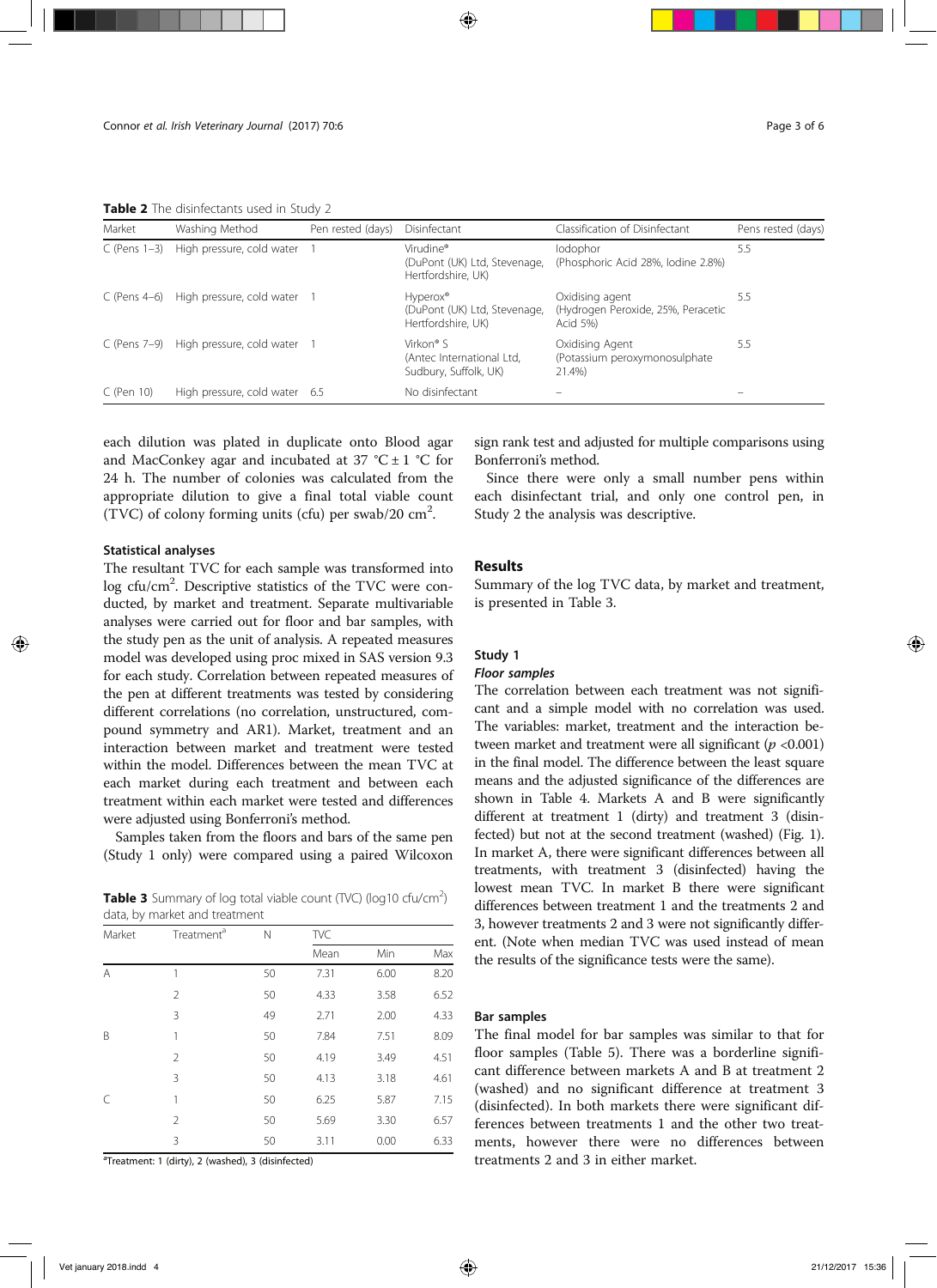|         | pens, by manet and treatment |                   |         |                        |                   |                                  |                         |         |                |
|---------|------------------------------|-------------------|---------|------------------------|-------------------|----------------------------------|-------------------------|---------|----------------|
| Group 1 |                              |                   | Group 2 |                        |                   | Difference between Group 1 and 2 |                         |         |                |
| Market  | Treatment <sup>a</sup>       | Least square mean | Market  | Treatment <sup>a</sup> | Least square mean | Difference                       | 95% Confidence interval |         | $P$ -value $b$ |
|         |                              |                   |         |                        |                   |                                  | Lower                   | Upper   |                |
| A       |                              | 7.31              | B       |                        | 7.84              | $-0.54$                          | $-0.88$                 | $-0.20$ | < 0.001        |
| A       | 2                            | 4.33              | B       | 2                      | 4.19              | 0.14                             | $-0.20$                 | 0.48    | 1.000          |
| A       | 3                            | 2.70              | B       | 3                      | 4.13              | $-1.43$                          | $-1.77$                 | $-1.09$ | < 0.001        |
| A       |                              | 7.31              | A       | $\overline{2}$         | 4.33              | 2.98                             | 2.64                    | 3.32    | < 0.001        |
| A       |                              | 7.31              | Α       | 3                      | 2.70              | 4.61                             | 4.27                    | 4.95    | < 0.001        |
| A       | $\overline{2}$               | 4.33              | A       | 3                      | 2.70              | 1.63                             | 1.29                    | 1.97    | < 0.001        |
| B       |                              | 7.84              | B       | $\overline{2}$         | 4.19              | 3.66                             | 3.32                    | 4.00    | < 0.001        |
| B       |                              | 7.84              | B       | 3                      | 4.13              | 3.72                             | 3.38                    | 4.06    | < 0.001        |
| B       | $\mathcal{P}$                | 4.19              | B       | 3                      | 4.13              | 0.06                             | $-0.28$                 | 0.40    | 1.000          |

**Table 4** Differences between the least square means of log total viable count (TVC) (log10 cfu/cm<sup>2</sup>) in Study 1 from floors within pens, by market and treatment

<sup>a</sup>Treatment: 1 (dirty), 2 (washed), 3 (disinfected)

<sup>b</sup>Adjusted to account for multiple comparisons using Bonferroni's adjustment

# Difference between bar and floor samples

There was no significant difference (Wilcoxon sign rank test, Bonferroni adjusted  $p$ -value  $>$  = 0.375) between the samples taken from the pen floors and bars at each of the 3 stages in either market.

# Study 2

The mean log TVCs of the pens at each treatment are shown in Fig. 2. After disinfection the control pen had the lowest log TVC compared to the 3 disinfected groups of pens.

#### Discussion

There are few published studies on the efficacy of washing and disinfection practices in markets. While washing coupled with mechanical cleaning is reportedly the most efficient way to remove micro-organisms [19], in our study mechanical washing was not employed in conjunction with high pressure cold water hosing as part of the



standard market cleansing protocol in any of our three markets. It is possible that power hosing of pen floors may cause splashing of faecal material, resulting in the dispersion of contaminants. Lowering the water spray pressure during hosing may limit the spread of contamination due to the reduced generation of suspended aerosols [20]. The addition of detergents to wash water can greatly reduce contamination by aerosols [21]. In livestock housing the inclusion of detergent in a cleaning regime can significantly reduce bacterial loads on concrete and metal [17]. However, many Irish markets do not have the facilities to deliver detergents at the washing stage. The application of steam following high pressure washing can be more effective at reducing Enterobacteriaceae on pen floors than either pressure washing alone, or in combination with detergents [22]. Similarly, directed mist application with peroxygen disinfectant may be an effective means of environmental disinfection compared to traditional washing and disinfection in certain circumstances [23]. The feasibility and applicability of applying steam or misted disinfectant solutions on pressure washed floors has not yet been established for markets in Ireland.

The results of study 1 indicate that high-pressure cold water hosing is effective in significantly reducing, but not eliminating, TVCs in markets. However, the use of disinfectants following hosing had mixed results on significantly reducing TVCs. Such results may be explained by the use of inappropriate or incorrectly constituted disinfectants, and/or inadequate operator care in the dispersion of the disinfectant. The effectiveness of disinfection is reduced unless all surfaces have previously been thoroughly washed to remove interfering materials [24]. Washing is therefore extremely important as part of a two-stage cleaning and disinfection programme. In Ireland, markets are often ageing structures, as few new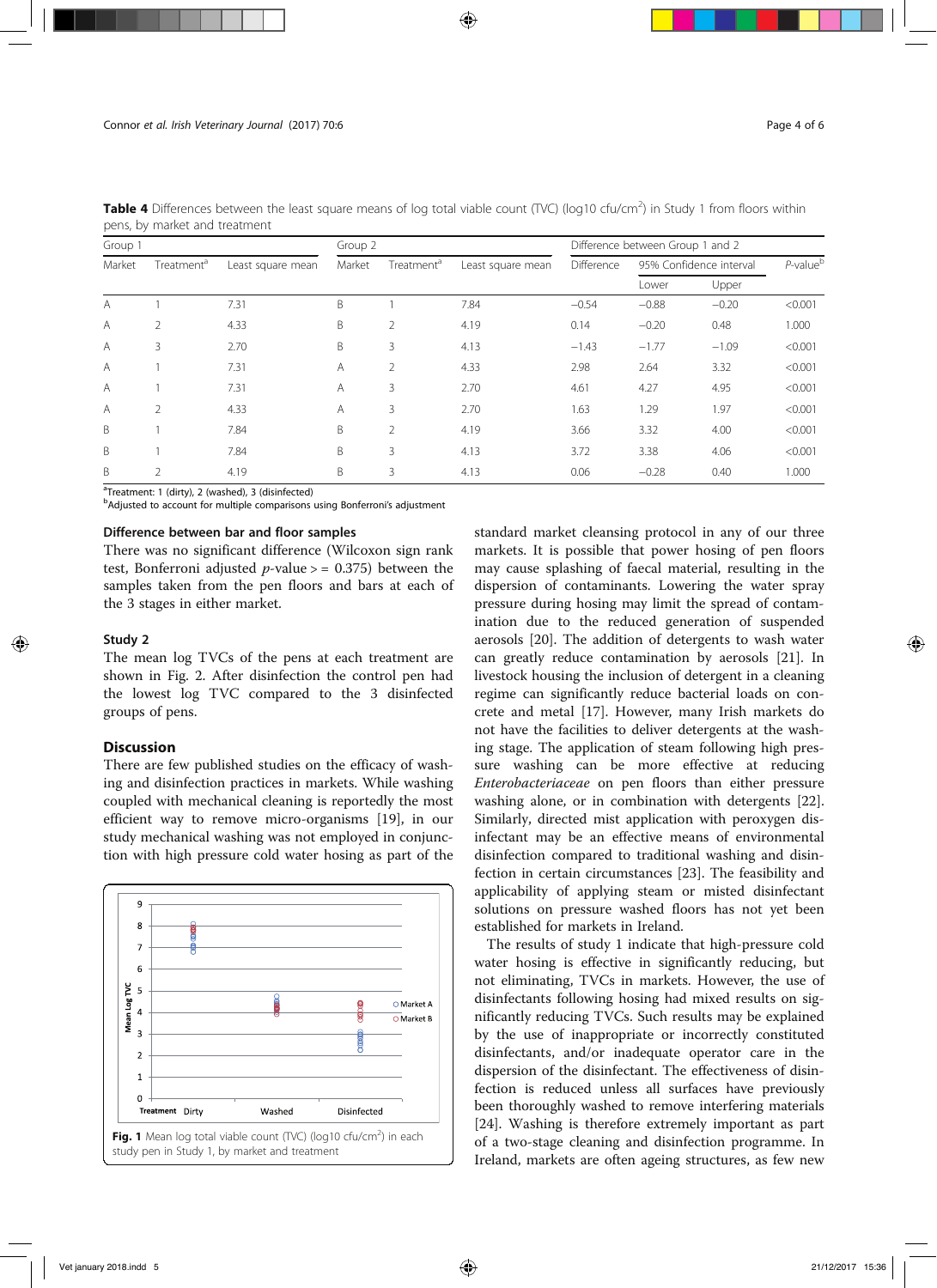| Group 1 |                        |                   | Group 2 |                        |                   | Difference between Group 1 and 2 |                         |         |                |
|---------|------------------------|-------------------|---------|------------------------|-------------------|----------------------------------|-------------------------|---------|----------------|
| Market  | Treatment <sup>a</sup> | Least square mean | Market  | Treatment <sup>a</sup> | Least square mean | Difference                       | 95% Confidence interval |         | $P$ -value $b$ |
|         |                        |                   |         |                        |                   |                                  | Lower                   | Upper   |                |
| A       |                        | 5.85              | B       |                        | 7.87              | $-2.02$                          | $-2.75$                 | $-1.29$ | < 0.001        |
| A       | $\overline{2}$         | 3.10              | B       | 2                      | 4.11              | $-1.01$                          | $-1.70$                 | $-0.32$ | 0.052          |
| A       | 3                      | 2.95              | B       | 3                      | 3.78              | $-0.83$                          | $-1.52$                 | $-0.14$ | 0.186          |
| A       |                        | 5.85              | A       | $\overline{2}$         | 3.10              | 2.75                             | 2.02                    | 3.48    | < 0.001        |
| A       |                        | 5.85              | A       | 3                      | 2.95              | 2.90                             | 2.17                    | 3.63    | < 0.001        |
| A       | $\mathcal{P}$          | 3.10              | A       | 3                      | 2.95              | 0.15                             | $-0.54$                 | 0.84    | 1.000          |
| B       |                        | 7.87              | B       | 2                      | 4.11              | 3.76                             | 3.07                    | 4.45    | < 0.001        |
| B       |                        | 7.87              | B       | 3                      | 3.78              | 4.09                             | 3.40                    | 4.78    | < 0.001        |
| B       | $\mathcal{P}$          | 4.11              | B       | 3                      | 3.78              | 0.33                             | $-0.36$                 | 1.02    | 1.000          |

Table 5 Differences between the least square means of log total viable count (TVC) (log10 cfu/cm<sup>2</sup>) in Study 1 from bars within pens, by market and treatment

<sup>a</sup>Treatment: 1 (dirty), 2 (washed), 3 (disinfected)

<sup>b</sup>Adjusted to account for multiple comparisons using Bonferroni's adjustment

markets have been built in recent years, resulting in floor and internal structure surfaces that are sometimes rough and worn. As smoother surfaces tend to be less contaminated than rougher ones and easier to wash [25], older markets with worn surfaces are often difficult to effectively wash and disinfect. While the pens appeared visually clean after washing, this does not imply the effective reduction of bacteria and especially Enterobacteriaceae [26].

Furthermore, study 1 showed that there was no significant difference in TVC between pen floors and pen bars before or during the course of the cleansing process. This finding suggests that pen floors and pen bars should receive the same attention during cleansing, even if pen floors often visibly appear more faecally contaminated. Washing and disinfecting pen bars is more time consuming than solely focusing on the pen floor, resulting in increased staff time and costs.



pen in Study 2, by treatment and disinfectant ('Disinfected' control is resting period and desiccation for 6.5 days)

Due to the small sample size in study 2, little can be concluded from the use of three different commonly available disinfectants versus a control pen. The TVCs recovered post disinfection were similar for the three disinfectants thereby eliminating the need to discuss the efficacy of the individual disinfectant families utilized. In the control pen which was not disinfected but rested for six days, the TVCs were not significantly different from those of the disinfected pens. This is in agreement with other studies that attribute desiccation as the main cause of microbial death during the rest period [17]. Further study could be useful in addressing the efficacy of disinfectants compared to the use of an optimal rest period following washing. Additionally, there appears to be potential residual bacterial contamination which persists after washing and disinfection of a similar range to that recovered from the hides of cattle at slaughter [27]. Residual bacterial contamination in markets may therefore be a source of carcass contamination at slaughter especially for those cattle moved quickly to slaughter from markets.

Little literature exists on the effect of washing and disinfection on reducing the recovery of significant foodborne pathogens, such as E. coli and Salmonellae, from market infrastructures. Our study indicates that residual environmental contamination with bacteria is likely in cattle markets, even after washing and disinfection. Such contamination is likely to persist until subsequent sales days. While we used TVCs as an indicator for bacterial contamination in markets, further study is required to identify the proportion of residual contamination containing potential foodborne pathogens.

An important factor in influencing the contamination of beef carcasses during the slaughter process is the pathogen load on live animals entering the abattoir, which in turn depends on environmental exposure to